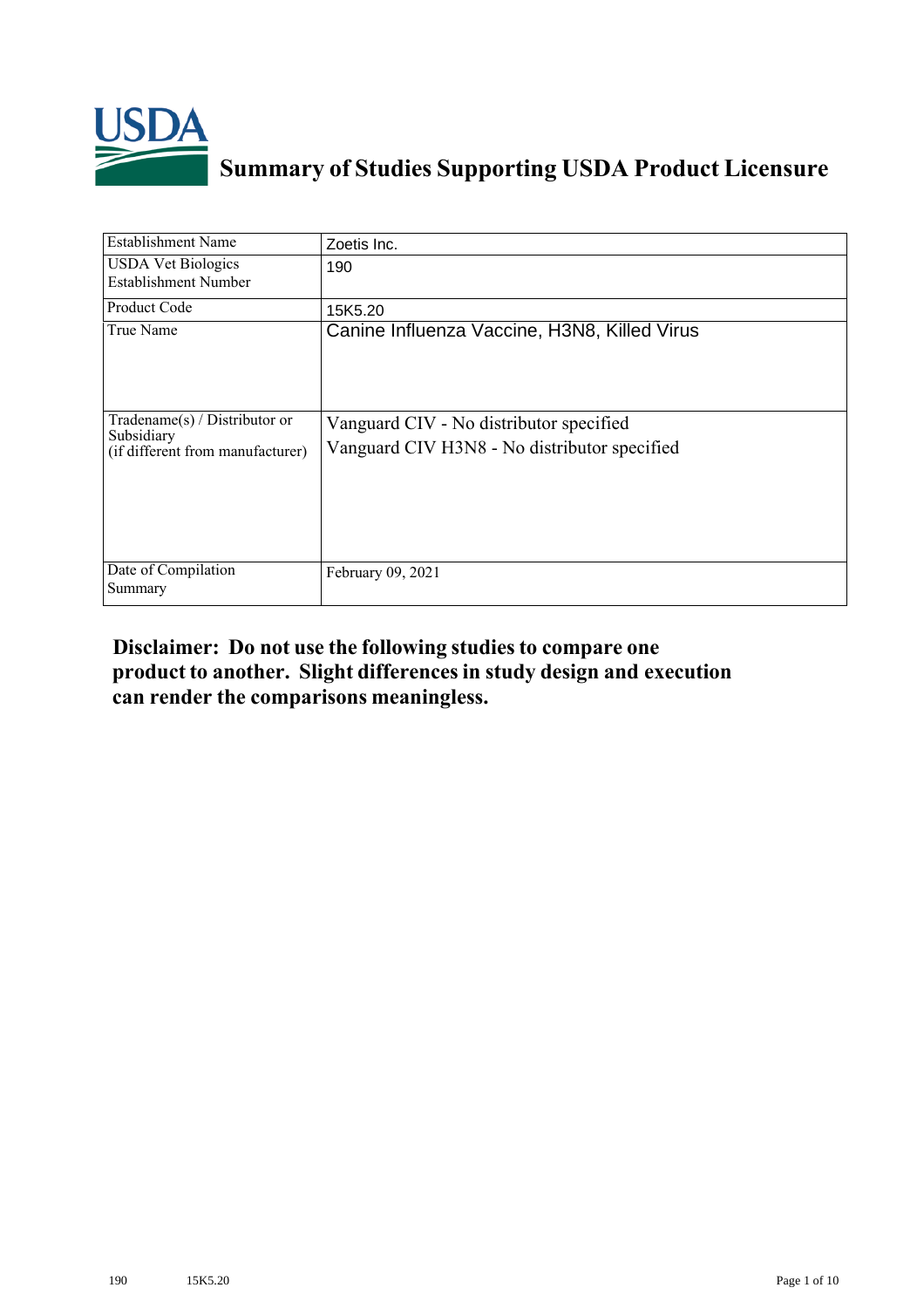| <b>Study Type</b>     | Efficacy                                                                                                                                                                                                                                                           |                        |           |                |       |          |                |                |  |
|-----------------------|--------------------------------------------------------------------------------------------------------------------------------------------------------------------------------------------------------------------------------------------------------------------|------------------------|-----------|----------------|-------|----------|----------------|----------------|--|
| <b>Pertaining to</b>  | Canine Influenza Virus (CIV), H3N8                                                                                                                                                                                                                                 |                        |           |                |       |          |                |                |  |
| <b>Study Purpose</b>  |                                                                                                                                                                                                                                                                    |                        |           |                |       |          |                |                |  |
| Product               | To demonstrate effectiveness against canine influenza virus, H3N8<br>Two doses, administered subcutaneously, 3 weeks apart.                                                                                                                                        |                        |           |                |       |          |                |                |  |
| <b>Administration</b> |                                                                                                                                                                                                                                                                    |                        |           |                |       |          |                |                |  |
| <b>Study Animals</b>  | Study involved 24 vaccinated and 24 placebo puppies, 7-8 weeks of age.                                                                                                                                                                                             |                        |           |                |       |          |                |                |  |
| <b>Challenge</b>      | Challenged with CIV H3N8 isolate A/Ca/CO/6723, 14 days following                                                                                                                                                                                                   |                        |           |                |       |          |                |                |  |
| <b>Description</b>    | administration of the second vaccination.                                                                                                                                                                                                                          |                        |           |                |       |          |                |                |  |
| <b>Interval</b>       | After challenge, animals were observed daily for signs of clinical respiratory                                                                                                                                                                                     |                        |           |                |       |          |                |                |  |
| observed after        | disease indicative of CIV, primarily cough. Lungs were evaluated in 4                                                                                                                                                                                              |                        |           |                |       |          |                |                |  |
| challenge             | randomly selected dogs per group 4 days after challenge. The remainder                                                                                                                                                                                             |                        |           |                |       |          |                |                |  |
|                       | were evaluated 11 days after challenge.                                                                                                                                                                                                                            |                        |           |                |       |          |                |                |  |
| <b>Results</b>        | Efficacy was based on clinical observations, lung consolidation, and post-                                                                                                                                                                                         |                        |           |                |       |          |                |                |  |
|                       | challenge viral isolation from nasal swabs.                                                                                                                                                                                                                        |                        |           |                |       |          |                |                |  |
|                       |                                                                                                                                                                                                                                                                    |                        |           |                |       |          |                |                |  |
|                       | Table 1: Summary of clinical observations, number and percentage of                                                                                                                                                                                                |                        |           |                |       |          |                |                |  |
|                       | animals that ever had a positive observation for cough.                                                                                                                                                                                                            |                        |           |                |       |          |                |                |  |
|                       |                                                                                                                                                                                                                                                                    |                        |           |                |       | Coughing |                |                |  |
|                       |                                                                                                                                                                                                                                                                    | <b>Treatment Group</b> |           | <b>Number</b>  |       |          | $\frac{0}{0}$  |                |  |
|                       | Placebo                                                                                                                                                                                                                                                            |                        |           | 13             |       |          | 65             |                |  |
|                       | Vaccinates                                                                                                                                                                                                                                                         |                        |           | $\mathfrak{D}$ |       |          | 10             |                |  |
|                       | The raw data are shown on the attached page.                                                                                                                                                                                                                       |                        |           |                |       |          |                |                |  |
|                       | Table 2: Five number summary of lung lesion scores by treatment group for<br>diffuse and discrete lung consolidation. Percentage of lung mass abnormal<br>(consolidated) was calculated for every animal ( $Q_1 = 25th$ percentile; $Q_3 =$<br>$75th$ percentile). |                        |           |                |       |          |                |                |  |
|                       | <b>Type of</b>                                                                                                                                                                                                                                                     |                        |           |                |       |          |                |                |  |
|                       | Consolidation                                                                                                                                                                                                                                                      | <b>Treatment</b>       | ${\bf N}$ | Minimum        | Q1    | Median   | Q <sub>3</sub> | <b>Maximum</b> |  |
|                       | Diffuse                                                                                                                                                                                                                                                            | Placebo                | 24        | 0.00           | 37.05 | 80.13    | 91.57          | 100.00         |  |
|                       |                                                                                                                                                                                                                                                                    | Vaccinates             | 24        | 0.00           | 0.00  | 17.13    | 93.24          | 100.00         |  |
|                       |                                                                                                                                                                                                                                                                    |                        |           |                |       |          |                |                |  |
|                       |                                                                                                                                                                                                                                                                    | Placebo                | 24        | $0.00\,$       | 0.44  | 1.72     | 5.86           | 32.05          |  |
|                       | Discrete                                                                                                                                                                                                                                                           | Vaccinates             | 24        | 0.00           | 0.07  | 0.28     | 0.49           | 5.00           |  |
|                       |                                                                                                                                                                                                                                                                    |                        |           |                |       |          |                |                |  |
|                       |                                                                                                                                                                                                                                                                    |                        |           |                |       |          |                |                |  |
|                       | In addition, 24/24 placebo dogs and 4/24 vaccinated dogs had<br>histopathologic evidence of damage to the respiratory epithelium.<br>The raw data for the animals are shown on the attached page.                                                                  |                        |           |                |       |          |                |                |  |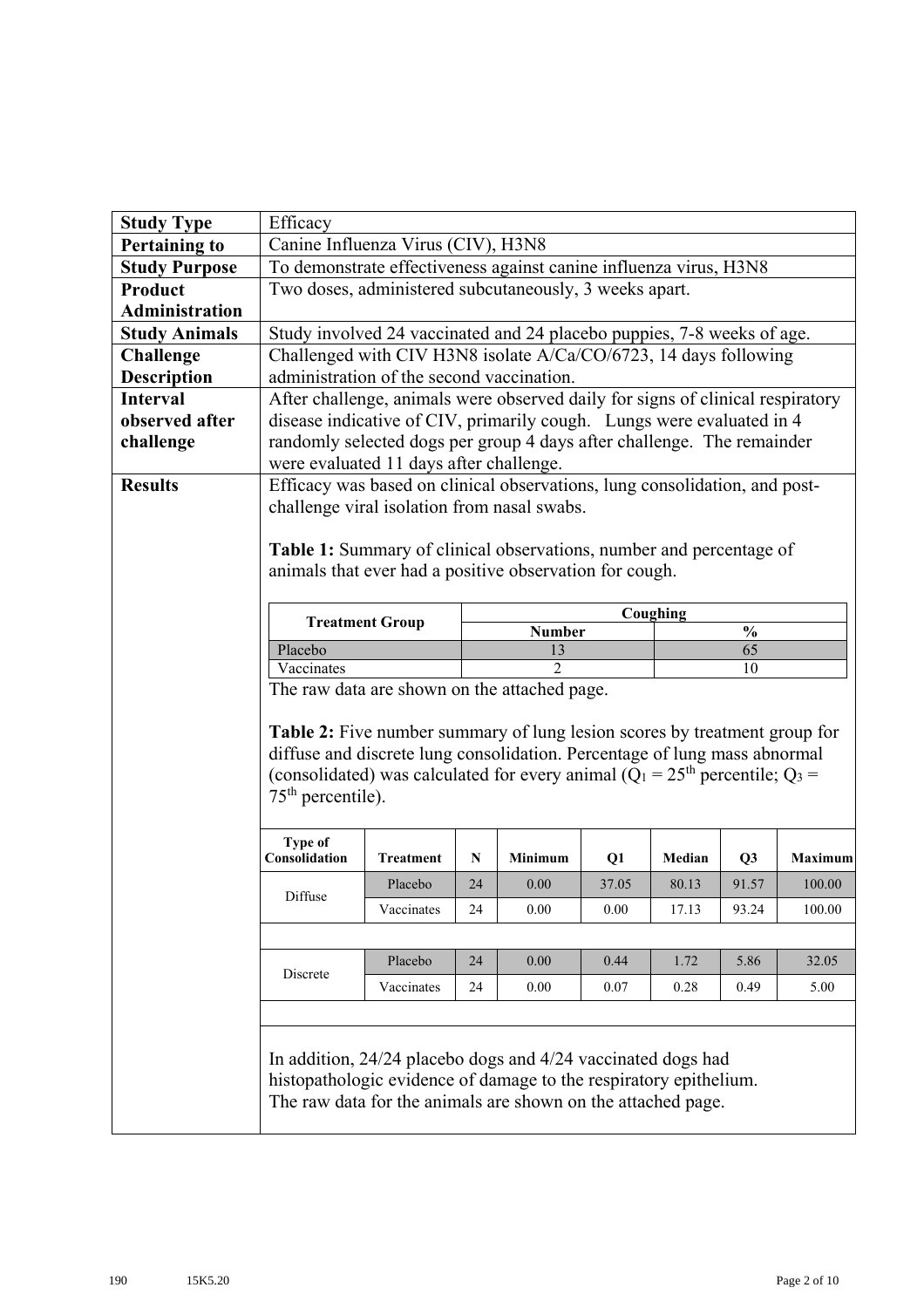|                      | <b>Table 3:</b> Five number summary for number of days with positive H3N8<br>nasal pharyngeal swab virus isolation post-challege ( $Q_1 = 25$ <sup>th</sup> percentile; $Q_3$<br>$=75th$ percentile). |                |      |        |                |                |  |  |  |  |
|----------------------|-------------------------------------------------------------------------------------------------------------------------------------------------------------------------------------------------------|----------------|------|--------|----------------|----------------|--|--|--|--|
|                      | <b>Treatment</b>                                                                                                                                                                                      | <b>Minimum</b> | Q1   | Median | Q <sub>3</sub> | <b>Maximum</b> |  |  |  |  |
|                      | <b>Placebo</b>                                                                                                                                                                                        | 4.00           | 4.00 | 5.00   | 6.00           | 7.00           |  |  |  |  |
|                      | <b>Vaccinates</b>                                                                                                                                                                                     | 0.00           | 0.00 | 0.00   | 1.00           | 2.00           |  |  |  |  |
|                      | The raw data for the animals are shown on the attached page.                                                                                                                                          |                |      |        |                |                |  |  |  |  |
| <b>USDA Approval</b> | September 3, 2010                                                                                                                                                                                     |                |      |        |                |                |  |  |  |  |
| Date                 |                                                                                                                                                                                                       |                |      |        |                |                |  |  |  |  |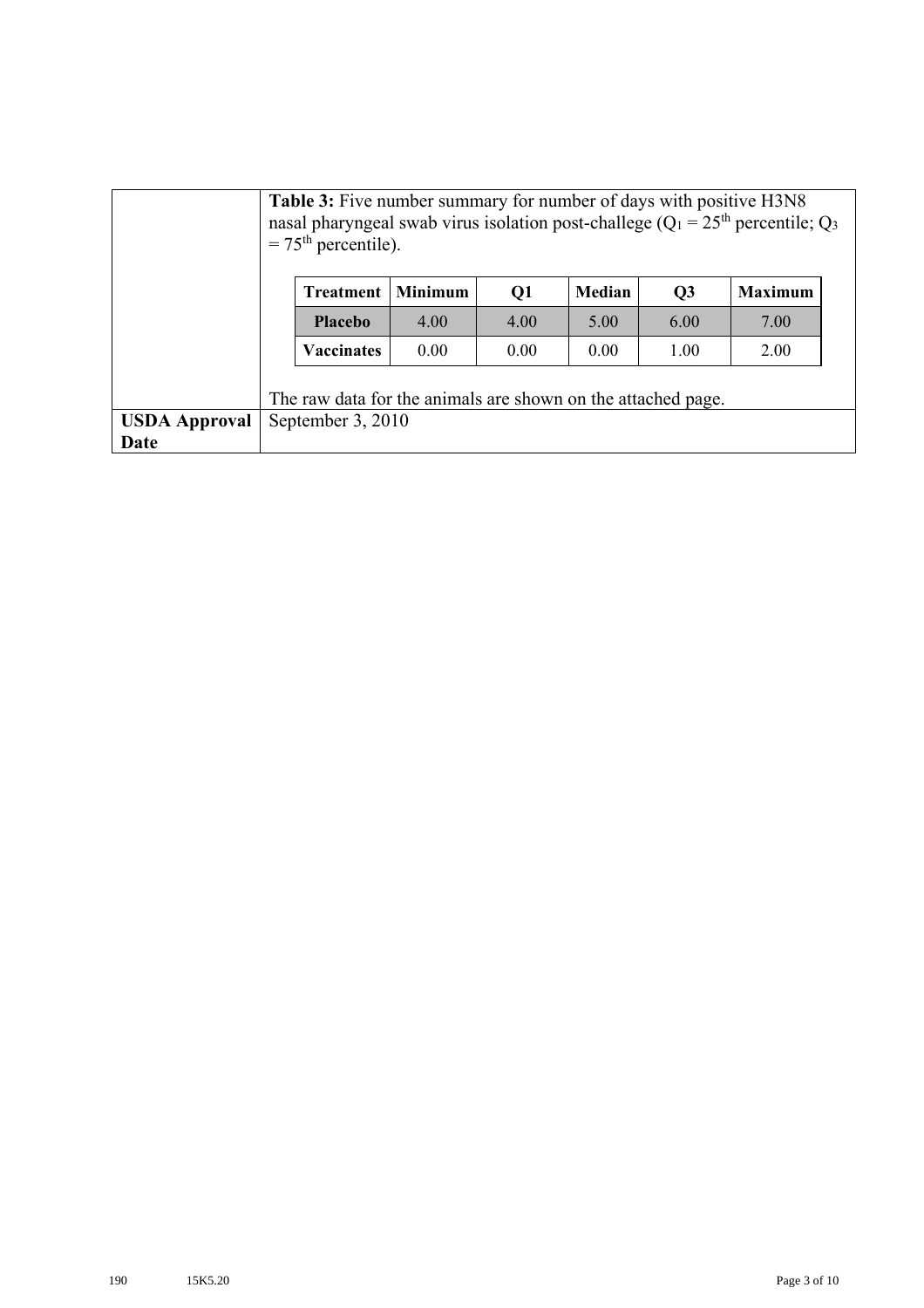|                  |                                                      |        |                | <b>Type of Consolidation</b> |                  |                                                      |         |                | <b>Type of Consolidation</b> |
|------------------|------------------------------------------------------|--------|----------------|------------------------------|------------------|------------------------------------------------------|---------|----------------|------------------------------|
| <b>Treatment</b> | Final<br><b>Evaluation</b><br>Day Post-<br>Challenge | Animal | <b>Diffuse</b> | <b>Discrete</b>              | <b>Treatment</b> | Final<br><b>Evaluation</b><br>Day Post-<br>Challenge | Animal  | <b>Diffuse</b> | <b>Discrete</b>              |
|                  |                                                      | OZR-9  | 100.00         | 1.72                         |                  |                                                      | PAR-9   | 42.30          | 0.50                         |
|                  |                                                      | PKR-9  | 94.57          | 0.47                         |                  |                                                      | POO-9   | 0.00           | 0.26                         |
|                  | $\overline{4}$                                       | OBO-9  | 52.18          | 2.97                         |                  | 4                                                    | $QCO-9$ | 1.41           | 0.47                         |
|                  |                                                      | OER-9  | 84.08          | 1.05                         |                  |                                                      | QZQ-9   | 95.00          | 5.00                         |
|                  |                                                      | OOR-9  | 0.80           | 8.13                         |                  |                                                      | OLR-9   | 98.28          | 0.07                         |
|                  |                                                      | OPO-9  | 92.41          | 0.00                         |                  |                                                      | OOR-9   | 1.19           | 0.00                         |
|                  |                                                      | ORR-9  | 76.23          | 22.85                        |                  |                                                      | OSO-9   | 82.49          | 0.20                         |
|                  |                                                      | OTO-9  | 90.29          | 1.17                         |                  |                                                      | OUQ-9   | 25.27          | 0.30                         |
|                  |                                                      | PCO-9  | 82.54          | 4.77                         |                  |                                                      | PBR-9   | 83.81          | 0.43                         |
|                  |                                                      | PER-9  | 91.91          | 0.31                         |                  |                                                      | PDQ-9   | 0.00           | 0.20                         |
|                  |                                                      | PHO-9  | 77.73          | 0.09                         |                  |                                                      | PFO-9   | 9.00           | 0.27                         |
| Placebo          |                                                      | PIQ-9  | 0.00           | 13.74                        | Vaccinates       |                                                      | PGQ-9   | 0.00           | $0.00\,$                     |
|                  |                                                      | PLQ-9  | 91.22          | 2.07                         |                  |                                                      | PRR-9   | $0.00\,$       | 0.00                         |
|                  |                                                      | PPR-9  | 4.90           | 6.96                         |                  | 11                                                   | PSR-9   | 100.00         | 0.33                         |
|                  | 11                                                   | PQQ-9  | 55.03          | 1.72                         |                  |                                                      | PTR-9   | 0.00           | 0.40                         |
|                  |                                                      | PUR-9  | $0.00\,$       | 0.30                         |                  |                                                      | PVR-9   | $0.00\,$       | $0.07\,$                     |
|                  |                                                      | PWQ-9  | 44.62          | 1.68                         |                  |                                                      | PYR-9   | 1.19           | 0.15                         |
|                  |                                                      | PXR-9  | 88.51          | 0.41                         |                  |                                                      | QDR-9   | 100.00         | 0.00                         |
|                  |                                                      | PZR-9  | 17.47          | 3.75                         |                  |                                                      | OHR-9   | 0.00           | 0.00                         |
|                  |                                                      | QFQ-9  | 75.74          | 8.78                         |                  |                                                      | QLQ-9   | 91.48          | 2.78                         |
|                  |                                                      | OGR-9  | 89.83          | 3.42                         |                  |                                                      | OPR-9   | 95.23          | 0.50                         |
|                  |                                                      | QKQ-9  | 95.46          | 0.00                         |                  |                                                      | QQR-9   | 88.15          | 0.50                         |
|                  |                                                      | QTQ-9  | 98.31          | 1.08                         |                  |                                                      | QWR-9   | 0.00           | 0.40                         |
|                  |                                                      | QXR-9  | 29.48          | 32.05                        |                  |                                                      | QYQ-9   | 97.62          | 2.56                         |

**Table 4: Individual animal raw data for lung consolidation (% involvement)**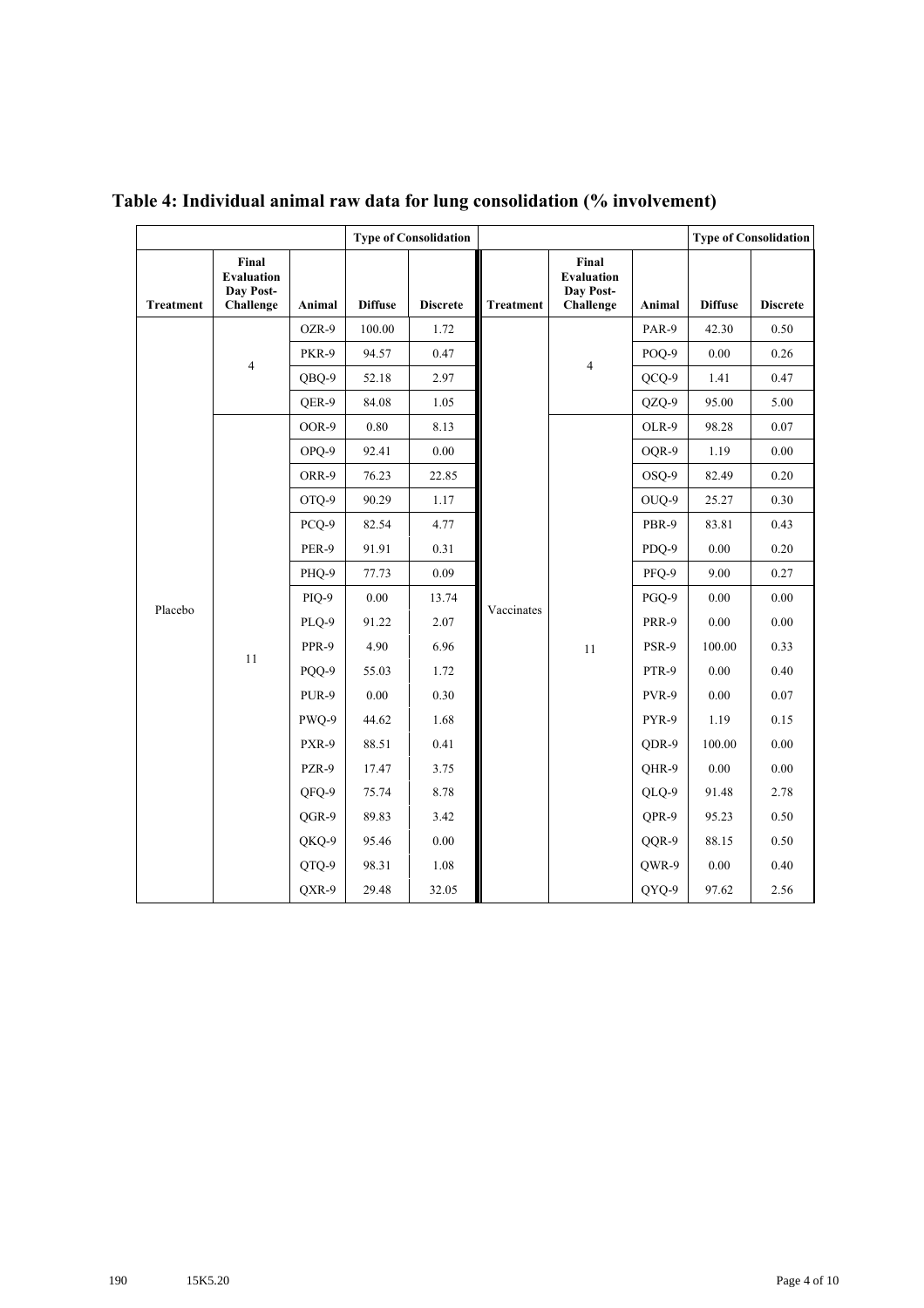|            |                       |                  |                |                  |                          | Day of Study - Cough |                  |                |                            |                            |                            |                |                |                |                  |                   |                |
|------------|-----------------------|------------------|----------------|------------------|--------------------------|----------------------|------------------|----------------|----------------------------|----------------------------|----------------------------|----------------|----------------|----------------|------------------|-------------------|----------------|
|            | Final                 |                  |                |                  |                          |                      |                  |                |                            |                            |                            |                |                |                |                  |                   |                |
|            | <b>Evaluation Day</b> |                  |                |                  |                          |                      |                  |                |                            |                            |                            |                |                |                |                  |                   |                |
| Treatment  | Post-Challenge        | Animal           | 32             | 33               | 34                       | 35                   | 36               | 37             | 38                         | 39                         | 40                         | 41             | 42             | 43             | 44               | 45                | 46             |
|            |                       |                  |                |                  |                          |                      |                  |                |                            |                            |                            |                |                |                |                  |                   |                |
|            | $\overline{4}$        | OZR-9            | 0              | 0                | 0                        | 0                    | $\pmb{0}$        | 0              | 0                          | $\overline{1}$             |                            |                |                |                |                  |                   |                |
|            |                       | PKR-9            | 0              | 0                | 0                        | 0                    | 0                | 0              | 0                          | $\mathsf 0$                |                            |                |                |                |                  |                   |                |
|            |                       | QBQ-9            | 0              | 0                | 0                        | 0                    | $\mathbf 0$      | 0              | 0                          | $\mathsf 0$                |                            |                |                |                |                  |                   |                |
|            |                       | QER-9            | 0              | $\mathbf 0$      | $\mathbf{0}$             | $\Omega$             | $\mathbf 0$      | $\overline{1}$ | $\overline{2}$             | $\overline{2}$             |                            |                |                |                |                  |                   |                |
|            |                       |                  |                |                  |                          |                      |                  |                |                            |                            |                            |                |                |                |                  |                   |                |
|            | 11                    | OOR-9            | 0              | 0                | 0                        | 0                    | 0                | 0              | 0                          | $\overline{1}$             | 0                          | 0              | 0              | 0              | 0                | 0                 | 0              |
|            |                       | $OPQ-9$          | 0              | $\mathbf 0$      | $\mathbf 0$              | 0                    | $\mathbf 0$      | 0              | $\overline{2}$             | $\mathbf 0$                | 0                          | 0              | $\mathbf 0$    | $\overline{2}$ | $\mathbf 0$      | 0                 | $\mathbf 0$    |
|            |                       | ORR-9            | 0              | $\mathbf 0$      | 0                        | 0                    | $\pmb{0}$        | 0              | $\mathbf 0$                | $\mathbf 0$                | $\mathbf 0$                | $\overline{1}$ | 0              | 0              | $\mathbf 0$      | 0                 | 0              |
|            |                       | OTQ-9            | $\mathbf 0$    | $\mathbf 0$      | $\mathbf{0}$             | $\mathbf 0$          | $\mathbf 0$      | $\overline{2}$ | $\overline{2}$             | $\overline{2}$             | $\overline{2}$             | $\overline{1}$ | $\overline{2}$ | $\overline{1}$ | $\overline{1}$   | $\overline{2}$    | $\mathbf 0$    |
|            |                       | $PCQ-9$          | 0              | $\mathbf 0$      | 0                        | $\mathbf 0$          | $\mathbf 0$      | $\mathbf 0$    | $\mathbf 0$                | $\mathbf 0$                | $\overline{2}$             | 0              | $\mathbf 0$    | 0              | 0                | 0                 | 0              |
|            |                       | PER-9            | 0              | $\mathbf 0$      | 0                        | 0                    | $\mathbf 0$      | $\overline{1}$ | $\overline{2}$             | $\overline{2}$             | $\overline{2}$             | $\overline{2}$ | $\mathbf 0$    | 0              | $\overline{1}$   | 0                 | $\mathbf 0$    |
|            |                       | PHQ-9            | 0              | $\mathbf 0$      | $\mathbf{0}$             | 0                    | $\mathbf 0$      | $\Omega$       | $\mathbf 0$                | $\mathbf 0$                | $\mathbf 0$                | 0              | $\mathbf 0$    | 0              | $\mathbf 0$      | $\Omega$          | 0              |
|            |                       | PIQ-9            | 0              | $\mathbf 0$      | 0                        | $\mathbf 0$          | $\mathbf 0$      | $\overline{1}$ | $\overline{2}$             | $\overline{2}$             | $\mathbf{1}$               | $\overline{1}$ | $\overline{1}$ | $\overline{1}$ | $\overline{1}$   | 0                 | $\overline{1}$ |
|            |                       | $PLQ-9$          | $\overline{0}$ | $\mathbf 0$      | $\Omega$                 | 0                    | $\mathbf 0$      | $\overline{2}$ | $\overline{2}$             | $\overline{1}$             | $\Omega$                   | $\overline{2}$ | $\overline{2}$ | $\overline{1}$ | $\mathbf 0$      | $\Omega$          | $\mathbf 0$    |
| Placebo    |                       | PPR-9            | 0              | $\mathbf 0$      | 0                        | 0                    | 0                | $\mathbf 0$    | $\mathbf 0$                | $\mathbf 0$                | $\pmb{0}$                  | 0              | $\mathbf 0$    | 0              | 0                | 0                 | $\overline{0}$ |
|            |                       | PQQ-9            | 0              | 0                | $\Omega$                 | 0                    | $\mathbf 0$      | $\Omega$       | $\mathbf 0$                | $\mathbf 0$                | $\mathbf 0$                | 0              | 0              | 0              | $\mathbf 0$      | 0                 | 0              |
|            |                       | PUR-9            | 0              | 0                | 0                        | $\mathbf 0$          | $\mathbf 0$      | 0              | $\overline{2}$             | $\overline{1}$             | 0                          | $\overline{1}$ | $\mathbf 0$    | 0              | $\overline{2}$   | 0                 | 0              |
|            |                       | PWQ-9            | 0              | $\mathbf 0$      | $\mathbf{0}$             | 0                    | $\mathbf 0$      | 0              | $\overline{1}$             | $\overline{1}$             | $\overline{1}$             | $\overline{1}$ | $\overline{1}$ | 0              | $\mathbf 0$      | $\Omega$          | 0              |
|            |                       | PXR-9            | 0              | 0                | 0                        | 0                    | 0                | 0              | $\pmb{0}$                  | $\mathbf 0$                | 0                          | 0              | 0              | 0              | 0                | 0                 | $\mathbf 0$    |
|            |                       | PZR-9            | 0              | 0                | 0                        | 0                    | $\mathbf 0$      | 0              | $\mathbf 0$                | $\mathbf 0$                | $\mathbf 0$                | 0              | $\Omega$       | 0              | $\mathbf 0$      | 0                 | 0              |
|            |                       | QFQ-9            | 0              | $\mathbf 0$      | 0                        | 0                    | 0                | 0              | 0                          | $\overline{1}$             | $\mathbf{1}$               | 0              | $\overline{1}$ | $\overline{1}$ | 0                | $\Omega$          | 0              |
|            |                       | QGR-9            | 0              | $\mathbf 0$      | $\mathbf{0}$             | $\mathbf{0}$         | $\mathbf 0$      | 0              | $\overline{2}$             | $\mathbf 0$                | $\overline{1}$             | 0              | $\overline{2}$ | $\overline{1}$ | $\mathbf 0$      | $\mathbf{0}$      | $\overline{1}$ |
|            |                       | QKQ-9            | 0              | 0                | 0                        | 0                    | 0                | $\overline{1}$ | $\overline{1}$             | $\overline{2}$             | $\overline{2}$             | $\overline{1}$ | $\overline{1}$ | 0              | 0                | $\overline{2}$    | $\overline{1}$ |
|            |                       | QTQ-9            | 0              | 0                | 0                        | $\mathbf 0$          | $\mathbf 0$      |                | 0                          | 0                          | 0                          | 0              | 0              | 0              | $\mathbf 0$      | 0                 |                |
|            |                       | QXR-9            | 0              | $\Omega$         | $\mathbf{0}$             | $\Omega$             | $\Omega$         | 0<br>$\Omega$  | $\Omega$                   | $\Omega$                   | $\Omega$                   | $\Omega$       | $\Omega$       | $\Omega$       | 0                | $\Omega$          | 0<br>0         |
|            |                       |                  |                |                  |                          |                      |                  |                |                            |                            |                            |                |                |                |                  |                   |                |
|            | 4                     | PAR-9            | 0              | 0                | 0                        | 0                    | 0                | 0              | 0                          | 0                          |                            |                |                |                |                  |                   |                |
|            |                       | <b>POQ-9</b>     | 0              | 0                | 0                        | 0                    | $\mathbf 0$      | $\mathbf 0$    | $\mathbf 0$                | $\overline{0}$             |                            |                |                |                |                  |                   |                |
|            |                       | $QCQ-9$          | $\mathbf 0$    |                  | 0                        | 0                    | $\mathbf 0$      | $\mathbf{0}$   | $\mathbf 0$                | $\mathbf 0$                |                            |                |                |                |                  |                   |                |
|            |                       |                  | 0              | 0                | $\mathbf{0}$             | $\Omega$             | $\mathbf 0$      | 0              | $\mathbf{0}$               | $\Omega$                   |                            |                |                |                |                  |                   |                |
|            |                       | $QZQ-9$          |                | $\mathbf 0$      |                          |                      |                  |                |                            |                            |                            |                |                |                |                  |                   |                |
|            |                       |                  |                |                  |                          |                      |                  |                |                            |                            |                            |                |                |                |                  |                   |                |
|            | 11                    | OLR-9            | 0              | 0                | 0                        | $\mathbf 0$          | 0                | 0              | 0                          | $\mathbf 0$                | $\pmb{0}$                  | 0              | 0              | 0              | 0                | 0                 | 0              |
|            |                       | OQR-9            | 0<br>0         | 0                | $\mathbf{0}$             | 0<br>0               | $\pmb{0}$        | 0              | $\mathbf 0$<br>$\mathbf 0$ | $\mathbf 0$<br>$\mathbf 0$ | $\mathbf 0$<br>$\mathbf 0$ | 0              | $\mathbf 0$    | 0<br>0         | $\mathbf 0$<br>0 | 0<br>0            | $\mathbf 0$    |
|            |                       | OSQ-9<br>$OUQ-9$ | 0              | 0<br>$\mathbf 0$ | 0<br>$\mathbf{0}$        | $\mathbf 0$          | 0<br>$\mathbf 0$ | 0<br>0         | $\mathbf{0}$               | $\Omega$                   | $\Omega$                   | 0<br>0         | 0<br>$\Omega$  | 0              | $\mathbf 0$      | $\Omega$          | 0<br>0         |
| Vaccinates |                       |                  | 0              | $\mathbf 0$      | 0                        | $\mathbf 0$          |                  |                | $\mathbf 0$                | 0                          |                            |                | 0              | 0              |                  | 0                 |                |
|            |                       | PBR-9            |                |                  |                          |                      | 0                | 0              |                            | $\overline{1}$             | 0                          | 0              |                |                | 0                |                   | 0              |
|            |                       | PDQ-9            | 0              | 0                | $\Omega$<br>$\mathbf{0}$ | 0                    | $\mathbf 0$      | 0              | $\mathbf 0$                |                            | $\mathbf 0$                | 0              | 0              | 0              | $\mathbf 0$      | 0<br>$\mathbf{0}$ | 0              |
|            |                       | PFQ-9<br>PGQ-9   | 0              | $\mathbf 0$      |                          | $\mathbf 0$          | $\mathbf 0$      | $\mathbf 0$    | $\mathbf 0$                | $\mathbf 0$                | $\mathbf 0$                | 0              | $\mathbf 0$    | 0              | 0                |                   | 0              |
|            |                       |                  | 0              | $\mathbf 0$      | 0                        | 0                    | $\mathbf 0$      | 0              | $\mathbf 0$                | $\mathbf 0$                | $\mathbf 0$                | 0              | $\mathbf 0$    | 0              | $\mathbf 0$      | 0                 | $\mathbf 0$    |
|            |                       | PRR-9            | $\pmb{0}$      | 0                | 0                        | 0                    | $\mathbf 0$      | 0              | $\mathbf 0$                | $\mathbf 0$                | 0                          | 0              | 0              | 0              | 0                | 0                 | 0              |
|            |                       | PSR-9            | 0              | 0                | $\mathbf 0$              | 0                    | 0                | 0              | 0                          | 0                          | 0                          | 0              | 0              | 0              | 0                | 0                 | 0              |
|            |                       | PTR-9            | 0              | 0                | 0                        | 0                    | 0                | 0              | 0                          | 0                          | 0                          | 0              | 0              | 0              | 0                | 0                 | 0              |
|            |                       | PVR-9            | $\mathbf 0$    | 0                | $\Omega$                 | $\mathbf 0$          | $\mathbf 0$      | $\Omega$       | $\mathbf{0}$               | $\Omega$                   | $\mathbf 0$                | $\Omega$       | $\Omega$       | $\mathbf 0$    | 0                | $\Omega$          | $\mathbf 0$    |
|            |                       | PYR-9            | 0              | 0                | 0                        | 0                    | 0                | 0              | 0                          | $\Omega$                   | 0                          | 0              | 0              | 0              | 0                | 0                 | 0              |
|            |                       | $QDR-9$          | $\pmb{0}$      | 0                | 0                        | $\mathbf 0$          | 0                | 0              | $\mathbf 0$                | 0                          | $\mathbf 0$                | 0              | 0              | $\mathbf 0$    | 0                | 0                 | $\mathbf 0$    |
|            |                       | $QHR-9$          | $\mathbf 0$    | $\mathbf 0$      | 0                        | 0                    | $\pmb{0}$        | 0              | $\mathbf 0$                | $\mathbf 0$                | $\mathbf 0$                | 0              | 0              | 0              | $\mathbf 0$      | $\mathbf 0$       | 0              |
|            |                       | QLQ-9            | $\pmb{0}$      | 0                | $\mathbf 0$              | 0                    | 0                | 0              | 0                          | $\mathbf 0$                | 0                          | 0              | $\mathbf 0$    | 0              | $\mathbf 0$      | $\mathbf 0$       | 0              |
|            |                       | QPR-9            | 0              | 0                | 0                        | 0                    | 0                | 0              | $\mathbf 0$                | $\mathbf 0$                | $\mathbf 0$                | 0              | $\mathbf 0$    | 0              | $\mathbf 0$      | $\overline{1}$    | $\mathbf 0$    |
|            |                       | QQR-9            | 0              | 0                | 0                        | 0                    | 0                | 0              | 0                          | 0                          | $\pmb{0}$                  | 0              | 0              | 0              | 0                | 0                 | 0              |
|            |                       | QWR-9            | 0              | 0                | 0                        | 0                    | $\pmb{0}$        | 0              | 0                          | 0                          | 0                          | 0              | 0              | 0              | 0                | 0                 | 0              |
|            |                       | QYQ-9            | 0              | 0                | 0                        | 0                    | 0                | 0              | 0                          | 0                          | 0                          | 0              | 0              | 0              | 0                | 0                 | 0              |

## **Table 5: Individual animal raw data for coughing**

 $0 =$  Absent

1 = Mild: Animal coughed once during clinical observation

2 = Moderate: Animal coughed 2x or more during clinical observation period

3 = Severe: Animal had persistent and prolonged cough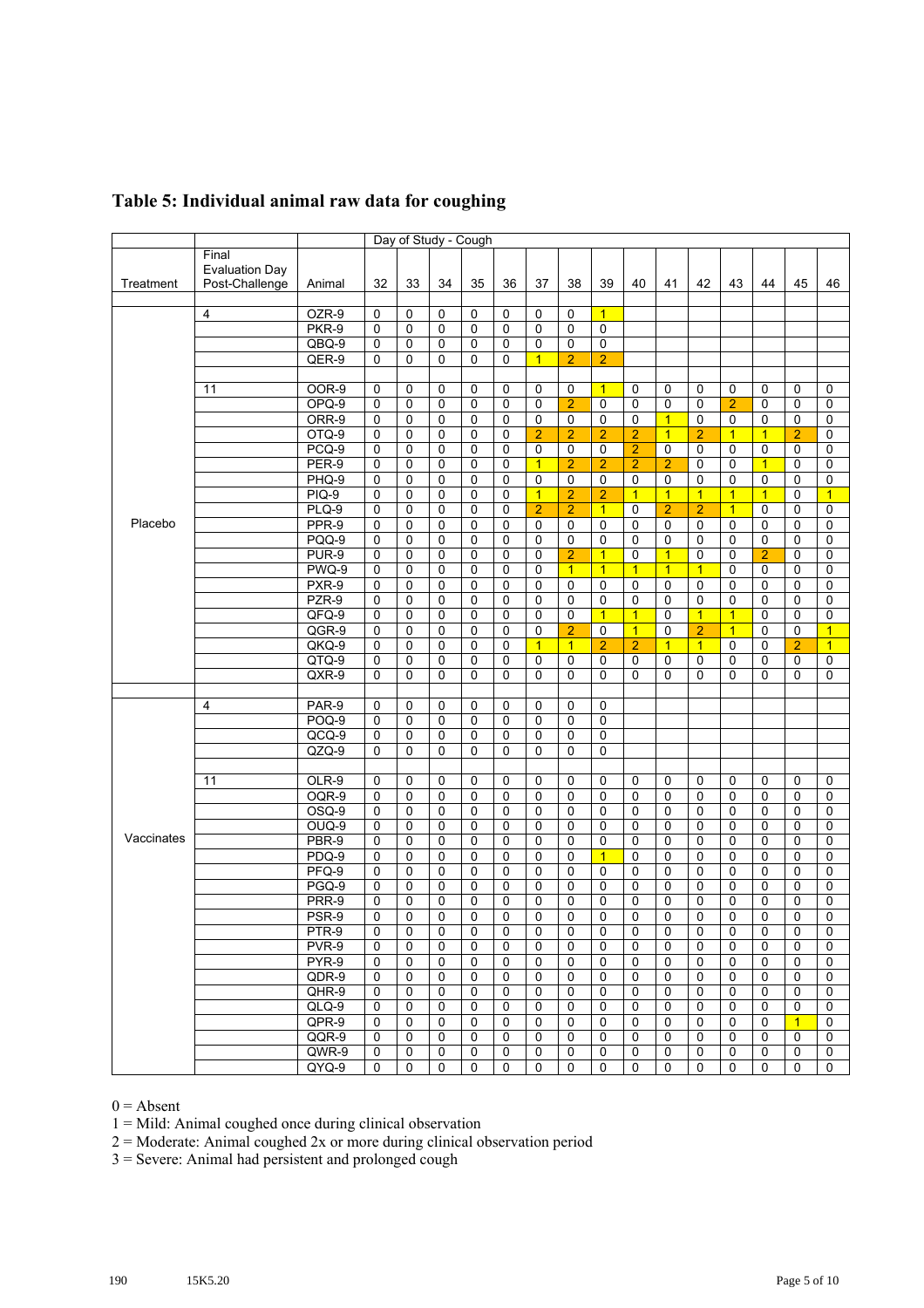## **Table 6: Individual animal raw data for the number of days with positive H3N8 virus isolation post-challenge**

| <b>Treatment</b> | Final<br><b>Observation</b><br>Day Post-<br>Challenge | Animal | <b>Number</b><br>of Days<br><b>Positive</b> | <b>Treatment</b> | Final<br><b>Observation</b><br>Day Post-<br>Challenge | Animal | <b>Number</b><br>of Days<br><b>Positive</b> |
|------------------|-------------------------------------------------------|--------|---------------------------------------------|------------------|-------------------------------------------------------|--------|---------------------------------------------|
|                  |                                                       | OZR-9  | $\overline{4}$                              |                  |                                                       | PAR-9  | $\mathbf{1}$                                |
|                  |                                                       | PKR-9  | $\overline{4}$                              |                  |                                                       | POQ-9  | $\boldsymbol{0}$                            |
|                  | $\overline{4}$                                        | QBQ-9  | $\overline{4}$                              |                  | $\overline{4}$                                        | QCQ-9  | $\overline{0}$                              |
|                  |                                                       | QER-9  | $\overline{4}$                              |                  |                                                       | QZQ-9  | $\boldsymbol{0}$                            |
|                  |                                                       | OOR-9  | 6                                           |                  |                                                       | OLR-9  | $\boldsymbol{0}$                            |
|                  |                                                       | OPQ-9  | 6                                           |                  |                                                       | OQR-9  | $\boldsymbol{0}$                            |
|                  |                                                       | ORR-9  | $\tau$                                      |                  |                                                       | OSQ-9  | $\boldsymbol{0}$                            |
|                  |                                                       | OTQ-9  | $\sqrt{6}$                                  |                  |                                                       | OUQ-9  | $\mathbf{2}$                                |
|                  |                                                       | PCQ-9  | $\sqrt{6}$                                  |                  |                                                       | PBR-9  | $\mathbf{1}$                                |
|                  |                                                       | PER-9  | $\overline{4}$                              |                  |                                                       | PDQ-9  | $\boldsymbol{0}$                            |
|                  |                                                       | PHQ-9  | $\overline{4}$                              |                  |                                                       | PFQ-9  | $\boldsymbol{0}$                            |
| Placebo          |                                                       | PIQ-9  | 6                                           | Vaccinates       |                                                       | PGQ-9  | $\boldsymbol{0}$                            |
|                  |                                                       | PLQ-9  | 6                                           |                  |                                                       | PRR-9  | $\mathbf{1}$                                |
|                  | 11                                                    | PPR-9  | 6                                           |                  | 11                                                    | PSR-9  | $\mathbf{1}$                                |
|                  |                                                       | PQQ-9  | 5                                           |                  |                                                       | PTR-9  | $\boldsymbol{0}$                            |
|                  |                                                       | PUR-9  | 5                                           |                  |                                                       | PVR-9  | $\mathbf{1}$                                |
|                  |                                                       | PWQ-9  | 5                                           |                  |                                                       | PYR-9  | $\boldsymbol{0}$                            |
|                  |                                                       | PXR-9  | 5                                           |                  |                                                       | QDR-9  | $\boldsymbol{0}$                            |
|                  |                                                       | PZR-9  | $\overline{4}$                              |                  |                                                       | QHR-9  | $\mathbf{1}$                                |
|                  |                                                       | QFQ-9  | 6                                           |                  |                                                       | QLQ-9  | $\boldsymbol{0}$                            |
|                  |                                                       | QGR-9  | 5                                           |                  |                                                       | QPR-9  | $\boldsymbol{0}$                            |
|                  |                                                       | QKQ-9  | 6                                           |                  |                                                       | QQR-9  | $\boldsymbol{0}$                            |
|                  |                                                       | QTQ-9  | 5                                           |                  |                                                       | QWR-9  | $\mathbf{1}$                                |
|                  |                                                       | QXR-9  | 5                                           |                  |                                                       | QYQ-9  | $\boldsymbol{0}$                            |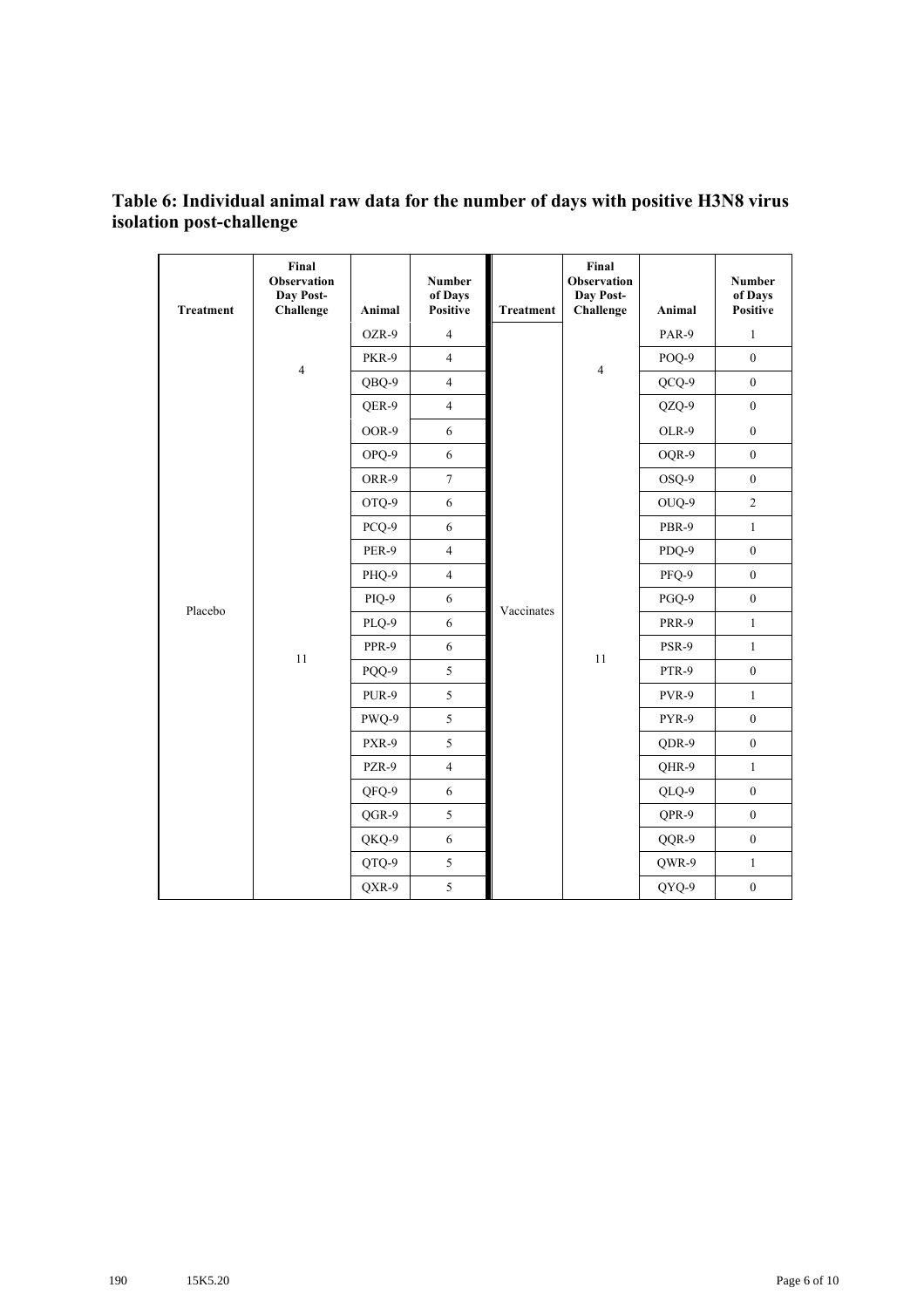| <b>Treatment</b> | Final<br><b>Observation</b><br>Day Post-<br>Challenge | Animal                                              | Histopathologic<br>Damage to<br><b>Respiratory</b><br>Epithelium | <b>Treatment</b> | Final<br><b>Observation</b><br>Day Post-<br>Challenge | Animal         | Histopathologic<br>Damage to<br><b>Respiratory</b><br>Epithelium |
|------------------|-------------------------------------------------------|-----------------------------------------------------|------------------------------------------------------------------|------------------|-------------------------------------------------------|----------------|------------------------------------------------------------------|
|                  |                                                       | OZR-9                                               | $\ddot{}$                                                        |                  |                                                       | PAR-9          | $\blacksquare$                                                   |
|                  |                                                       | PKR-9<br>$^{+}$<br>$\overline{4}$<br>$\overline{4}$ |                                                                  | POQ-9            | $\overline{\phantom{a}}$                              |                |                                                                  |
|                  |                                                       | QBQ-9                                               | $\pm$                                                            |                  |                                                       | QCQ-9          | $\blacksquare$                                                   |
|                  |                                                       | QER-9                                               | $\boldsymbol{+}$                                                 |                  |                                                       | QZQ-9          | $\overline{\phantom{a}}$                                         |
|                  |                                                       | OOR-9                                               | $\frac{1}{2}$                                                    |                  |                                                       | OLR-9          | $\overline{\phantom{a}}$                                         |
|                  |                                                       | OPQ-9                                               | $\boldsymbol{+}$                                                 |                  |                                                       | OQR-9          | $\qquad \qquad +$                                                |
|                  |                                                       | ORR-9                                               | $\qquad \qquad +$                                                |                  |                                                       | OSQ-9          | $\, +$                                                           |
|                  |                                                       | OTQ-9                                               | $\qquad \qquad +$                                                |                  |                                                       | OUQ-9          | $\overline{\phantom{a}}$                                         |
|                  |                                                       | PCO-9                                               | $^{+}$                                                           |                  |                                                       | PBR-9          | ä,                                                               |
|                  |                                                       | PER-9                                               | $\pm$                                                            |                  |                                                       | PDO-9          | ä,                                                               |
|                  |                                                       | PHQ-9                                               | $\boldsymbol{+}$                                                 |                  |                                                       | PFQ-9          | $\blacksquare$                                                   |
| Placebo          |                                                       | PIQ-9                                               | $\qquad \qquad +$                                                | Vaccinates       |                                                       | PGQ-9          | $^{+}$                                                           |
|                  |                                                       | PLQ-9                                               | $\ddot{}$                                                        |                  |                                                       | PRR-9          | $^{+}$                                                           |
|                  | 11                                                    | PPR-9                                               | $^{+}$                                                           |                  | 11                                                    | PSR-9          | $\frac{1}{2}$                                                    |
|                  |                                                       | PQQ-9                                               | $\boldsymbol{+}$                                                 |                  |                                                       | PTR-9          | $\Box$                                                           |
|                  |                                                       | PUR-9                                               | $\qquad \qquad +$                                                |                  |                                                       | PVR-9          | $\overline{\phantom{a}}$                                         |
|                  |                                                       | PWQ-9                                               | $\ddot{}$                                                        |                  |                                                       | PYR-9          | $\overline{\phantom{a}}$                                         |
|                  |                                                       | PXR-9                                               | $\pm$                                                            |                  |                                                       | QDR-9          | $\overline{a}$                                                   |
|                  |                                                       | PZR-9                                               | $\pm$                                                            |                  |                                                       | QHR-9          | $\blacksquare$                                                   |
|                  |                                                       | QFQ-9                                               | $\boldsymbol{+}$                                                 |                  |                                                       | QLQ-9          | $\blacksquare$                                                   |
|                  |                                                       | QGR-9                                               | $\qquad \qquad +$                                                |                  |                                                       | QPR-9          | $\blacksquare$                                                   |
|                  |                                                       | QKQ-9                                               | $\pm$                                                            |                  | QQR-9                                                 | $\overline{a}$ |                                                                  |
|                  |                                                       | QTQ-9                                               | $\pm$                                                            |                  |                                                       | QWR-9          | $\overline{\phantom{a}}$                                         |
|                  |                                                       | QXR-9                                               | $\boldsymbol{+}$                                                 |                  |                                                       | QYQ-9          | $\overline{\phantom{a}}$                                         |

**Table 7. Individual animal raw data for histopathologic damage to respiratory epithelium**

**'+'** denotes any degree of change to respiratory epithelium of the trachea, bronchi, and bronchioles.

**'-'** denotes no change to the respiratory epithelium of the trachea, bronchi, and bronchioles**.**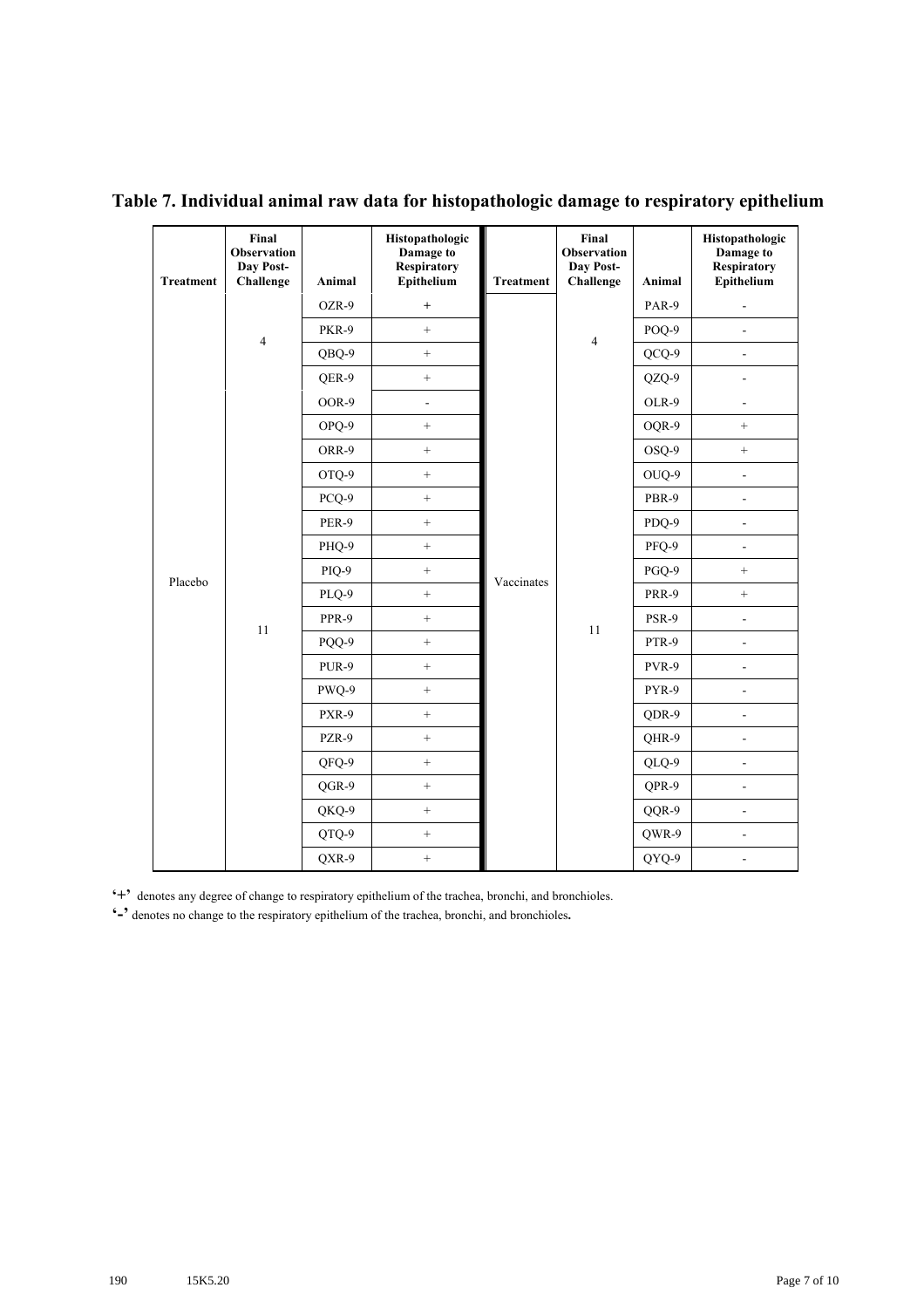| <b>Study Type</b>              | Safety                                                    |                                                                  |                               |  |  |  |  |  |  |
|--------------------------------|-----------------------------------------------------------|------------------------------------------------------------------|-------------------------------|--|--|--|--|--|--|
| <b>Pertaining to</b>           | <b>ALL</b>                                                |                                                                  |                               |  |  |  |  |  |  |
| <b>Study Purpose</b>           |                                                           | To evaluate safety under typical field conditions.               |                               |  |  |  |  |  |  |
| <b>Product Administration</b>  | Two doses, administered subcutaneously 3 weeks apart      |                                                                  |                               |  |  |  |  |  |  |
| <b>Study Animals</b>           | 691 dogs were enrolled over 25 study sites representing 3 |                                                                  |                               |  |  |  |  |  |  |
|                                | different geographical regions:                           |                                                                  |                               |  |  |  |  |  |  |
|                                | 186 animals at minimum age (8-10 weeks)                   |                                                                  |                               |  |  |  |  |  |  |
|                                | 505 animals at $\geq$ 11 weeks of age                     |                                                                  |                               |  |  |  |  |  |  |
|                                |                                                           |                                                                  |                               |  |  |  |  |  |  |
|                                |                                                           | A total of 1,359 vaccinations were given.                        |                               |  |  |  |  |  |  |
| <b>Challenge Description</b>   | N/A                                                       |                                                                  |                               |  |  |  |  |  |  |
| <b>Interval observed after</b> |                                                           | Animals were observed immediately after each vaccination, and    |                               |  |  |  |  |  |  |
| challenge                      |                                                           | then daily until 10 days post second vaccination.                |                               |  |  |  |  |  |  |
| <b>Results</b>                 |                                                           | In total, 668 dogs completed this study. The 23 animals that did |                               |  |  |  |  |  |  |
|                                |                                                           | not complete the study were due to owner noncompliance,          |                               |  |  |  |  |  |  |
|                                | to the product).                                          | animal movement to different owners, and 1 death (not attributed |                               |  |  |  |  |  |  |
|                                |                                                           |                                                                  |                               |  |  |  |  |  |  |
|                                |                                                           | Table 1: Frequency Distribution of Abnormal Health Events by     |                               |  |  |  |  |  |  |
|                                |                                                           | Animal Age Group Across All Injections (n=Number of              |                               |  |  |  |  |  |  |
|                                | Injections per Age Group)*                                |                                                                  |                               |  |  |  |  |  |  |
|                                |                                                           |                                                                  |                               |  |  |  |  |  |  |
|                                |                                                           |                                                                  |                               |  |  |  |  |  |  |
|                                |                                                           | <b>Adverse Event</b>                                             | <b>Number of events</b>       |  |  |  |  |  |  |
|                                | Age                                                       |                                                                  |                               |  |  |  |  |  |  |
|                                |                                                           |                                                                  | (percentage of<br>injections) |  |  |  |  |  |  |
|                                |                                                           | Vomiting                                                         | $9(2.54\%)$                   |  |  |  |  |  |  |
|                                |                                                           | Diarrhea                                                         | $6(1.69\%)$                   |  |  |  |  |  |  |
|                                |                                                           | Depression                                                       | $3(0.85\%)$                   |  |  |  |  |  |  |
|                                |                                                           | Anorexia                                                         | $2(0.56\%)$                   |  |  |  |  |  |  |
|                                |                                                           | Crying                                                           | $1(0.28\%)$                   |  |  |  |  |  |  |
|                                | Minimum Age                                               | Decreased appetite                                               | $1(0.28\%)$                   |  |  |  |  |  |  |
|                                | $(8-10$ weeks,                                            | Enteritis                                                        | $1(0.28\%)$                   |  |  |  |  |  |  |
|                                | $n=355$                                                   | Eyelid edema                                                     | 1(0.28%)                      |  |  |  |  |  |  |
|                                |                                                           | Facial swelling                                                  | 1(0.28%)                      |  |  |  |  |  |  |
|                                |                                                           | General pain                                                     | $1(0.28\%)$                   |  |  |  |  |  |  |
|                                |                                                           | Muscle tremor                                                    | $1(0.28\%)$                   |  |  |  |  |  |  |
|                                |                                                           | Not drinking                                                     | $1(0.28\%)$                   |  |  |  |  |  |  |
|                                |                                                           | Pyoderma                                                         | $1(0.28\%)$                   |  |  |  |  |  |  |
|                                |                                                           | Vomiting                                                         | $12(1.2\%)$                   |  |  |  |  |  |  |
|                                |                                                           | Diarrhea                                                         | $5(0.5\%)$                    |  |  |  |  |  |  |
|                                | Older                                                     | Depression                                                       | $6(0.6\%)$                    |  |  |  |  |  |  |
|                                | $(\geq)$ 1 weeks,                                         | Anorexia                                                         | $2(0.2\%)$                    |  |  |  |  |  |  |
|                                | $n=1004$ )                                                | Decreased appetite                                               | $3(0.3\%)$                    |  |  |  |  |  |  |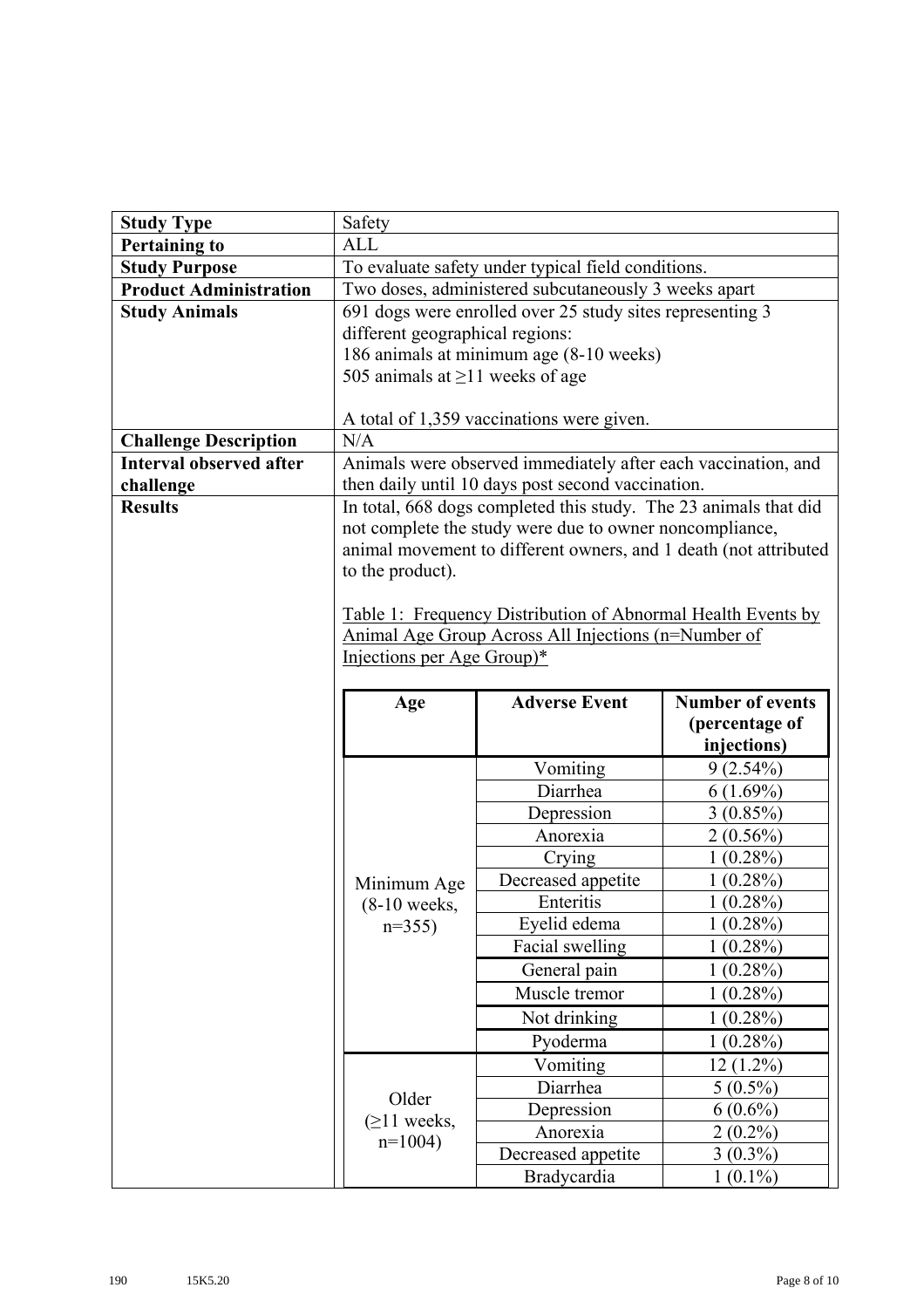|                                | Nail disorder                                                                                                                                                                            |                                                        | $1(0.1\%)$                                      |
|--------------------------------|------------------------------------------------------------------------------------------------------------------------------------------------------------------------------------------|--------------------------------------------------------|-------------------------------------------------|
|                                | Cough                                                                                                                                                                                    |                                                        | $2(0.2\%)$                                      |
|                                | Discus prolapse                                                                                                                                                                          |                                                        | $1(0.1\%)$                                      |
|                                | Injection site pain                                                                                                                                                                      |                                                        | $3(0.3\%)$                                      |
|                                | Injection site                                                                                                                                                                           |                                                        | $3(0.3\%)$                                      |
|                                | swelling**                                                                                                                                                                               |                                                        |                                                 |
|                                | Labored breathing                                                                                                                                                                        |                                                        | $2(0.2\%)$                                      |
|                                | Lameness                                                                                                                                                                                 |                                                        | $1(0.1\%)$                                      |
|                                | Nasal discharge                                                                                                                                                                          |                                                        | $2(0.2\%)$                                      |
|                                | Panting                                                                                                                                                                                  |                                                        | $1(0.1\%)$                                      |
|                                | Pruritus                                                                                                                                                                                 |                                                        | $1(0.1\%)$                                      |
|                                | Pulmonary congestion                                                                                                                                                                     |                                                        | $1(0.1\%)$                                      |
|                                | Pustules                                                                                                                                                                                 |                                                        | $1(0.1\%)$                                      |
|                                | Skin Tumor NOS                                                                                                                                                                           |                                                        | $1(0.1\%)$                                      |
|                                | Sneezing                                                                                                                                                                                 |                                                        | $1(0.1\%)$                                      |
|                                | Trauma NOS                                                                                                                                                                               |                                                        | $1(0.1\%)$                                      |
|                                | Weakness                                                                                                                                                                                 |                                                        | $3(0.3\%)$                                      |
|                                | * Includes adverse events that were documented by the investigator as                                                                                                                    |                                                        |                                                 |
|                                |                                                                                                                                                                                          |                                                        |                                                 |
| or Related to Vaccination      | either related or not related associated with vaccination<br>** Injection site swelling size ranged from 0.5 cm to 2 cm<br>Table 2: Adverse Events Deemed by Investigator as Not Related |                                                        |                                                 |
| <b>Adverse</b><br><b>Event</b> | <b>Total</b><br>Number of<br><b>Events</b>                                                                                                                                               | Number of<br><b>Events Not</b><br><b>Attributed to</b> | Number of<br><b>Events</b><br><b>Attributed</b> |
|                                | (related or                                                                                                                                                                              | <b>Vaccination</b>                                     | t <sub>0</sub>                                  |
|                                | not related                                                                                                                                                                              |                                                        | Vaccination                                     |
|                                | to                                                                                                                                                                                       |                                                        |                                                 |
|                                | vaccination)                                                                                                                                                                             |                                                        |                                                 |
| Vomiting                       | 21                                                                                                                                                                                       | 14                                                     | 7                                               |
| Diarrhea                       | 11                                                                                                                                                                                       | 9                                                      | $\overline{2}$                                  |
| Depression                     | 9                                                                                                                                                                                        | 5                                                      | $\overline{4}$                                  |
| Anorexia                       | $\overline{4}$                                                                                                                                                                           | $\overline{c}$                                         | $\overline{c}$                                  |
| Decreased                      | $\overline{4}$                                                                                                                                                                           | $\overline{2}$                                         | $\overline{2}$                                  |
| appetite                       | $\overline{3}$                                                                                                                                                                           | $\overline{2}$                                         | $\mathbf{1}$                                    |
| Injection site                 |                                                                                                                                                                                          |                                                        |                                                 |
| pain<br>Injection site         | $\overline{3}$                                                                                                                                                                           | $\boldsymbol{0}$                                       | 3                                               |
|                                |                                                                                                                                                                                          |                                                        |                                                 |
| swelling<br>Weakness           | $\mathfrak{Z}$                                                                                                                                                                           | 3                                                      | $\boldsymbol{0}$                                |
| Cough                          | $\overline{2}$                                                                                                                                                                           | $\overline{2}$                                         | $\mathbf{0}$                                    |
| Labored                        | $\overline{2}$                                                                                                                                                                           | $\overline{2}$                                         | $\overline{0}$                                  |